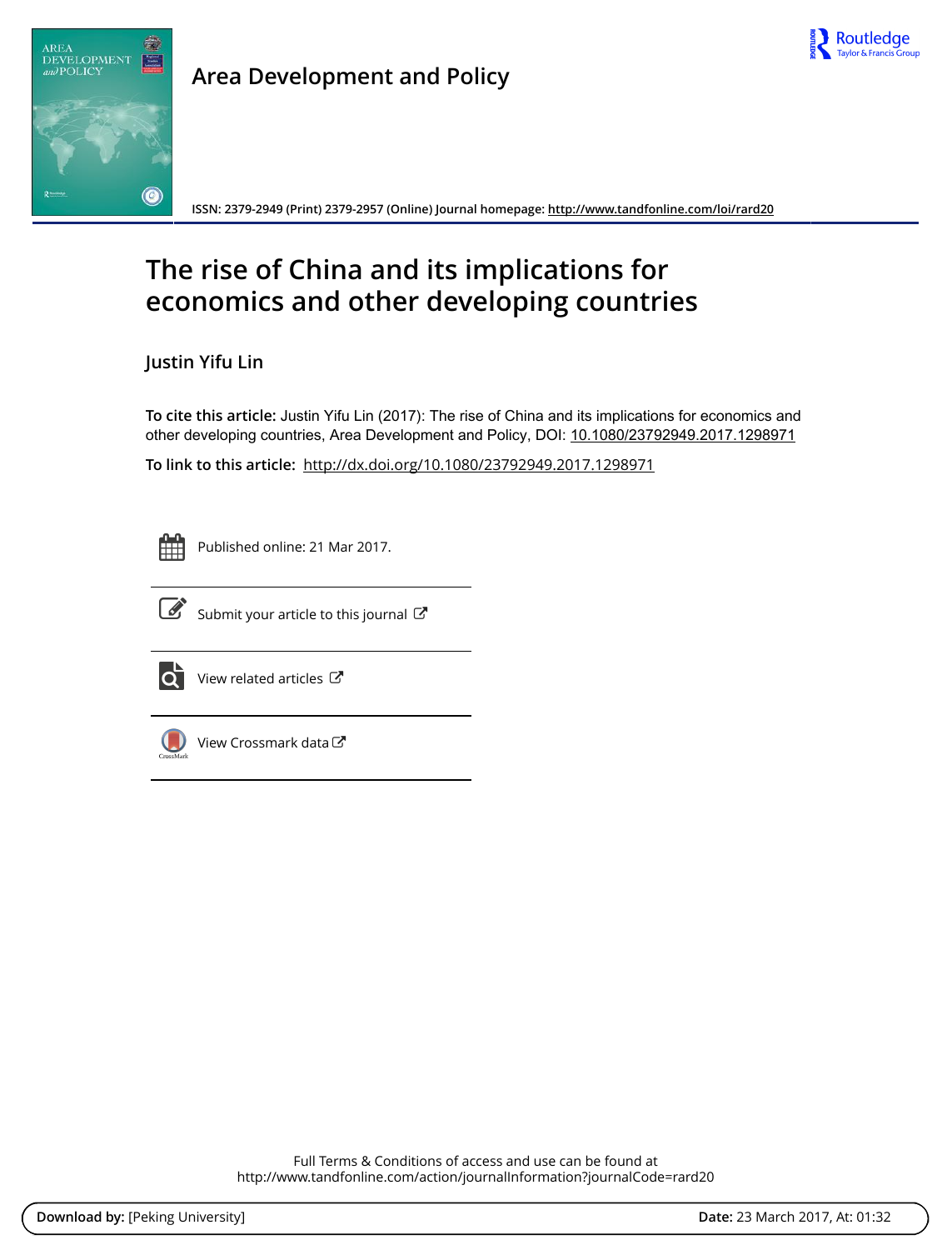



## The rise of China and its implications for economics and other developing countries

Justin Yifu Lina,b,c

#### **ABSTRACT**

China's economic development has been miraculous since its transition from a planned to a market economy in 1979. This article provides answers to six related questions: Why was it possible for China to achieve such extraordinary performance during its transition? Why was China unable to attain similar success before its transition started? Why did most other transition economies fail to achieve a similar performance? What costs does China pay for its extraordinary success? Can China maintain dynamic growth in the coming decades? And what are the implications of China's experience for other developing countries and for economics?

### ARTICLE HISTORY

Received 20 February 2017; Accepted 20 February 2017

### **KEYWORDS**

Development, transition, Chinese economy

JEL

N15, O25, P11

#### 摘要

中国的崛起及其对经济学和其他发展中国家的启示. Area Development and Policy. 自1979年从计划经济 向市场经济转型以来,中国经历了举世瞩目的经济发展。本文对六个相关的问题进行了解答:中国为何 能够在转型期间有着如此非凡的经济表现?为何在转型之前不可能取得类似的成功?为什么其他大多数 转型经济体没能经历类似的发展?中国取得巨大的成功背后又付出了怎样的代价?中国能否在未来的几 十年仍保持蓬勃发展的势头?以及中国的发展经验对其他发展中国家和经济学研究有何启示?

#### 关键词

发展, 转型, 中国经济

#### RESUMEN

El auge de China y sus repercusiones para la economía y otros países en desarrollo. Area Development and Policy. El desarrollo económico de China ha sido milagroso desde la transición de una economía planificada a una de mercado en 1979. En este artículo se ofrecen respuestas a seis preguntas relacionadas: ¿Por qué

#### **CONTACT**

#### a(Corresponding author) a justinlin@nsd.pku.edu.cn

Center for New Structural Economics, Peking University, Beijing, China

bInstitute of South–South Cooperation and Development, Peking University, Beijing, China

cNational School of Development, Peking University, Beijing, China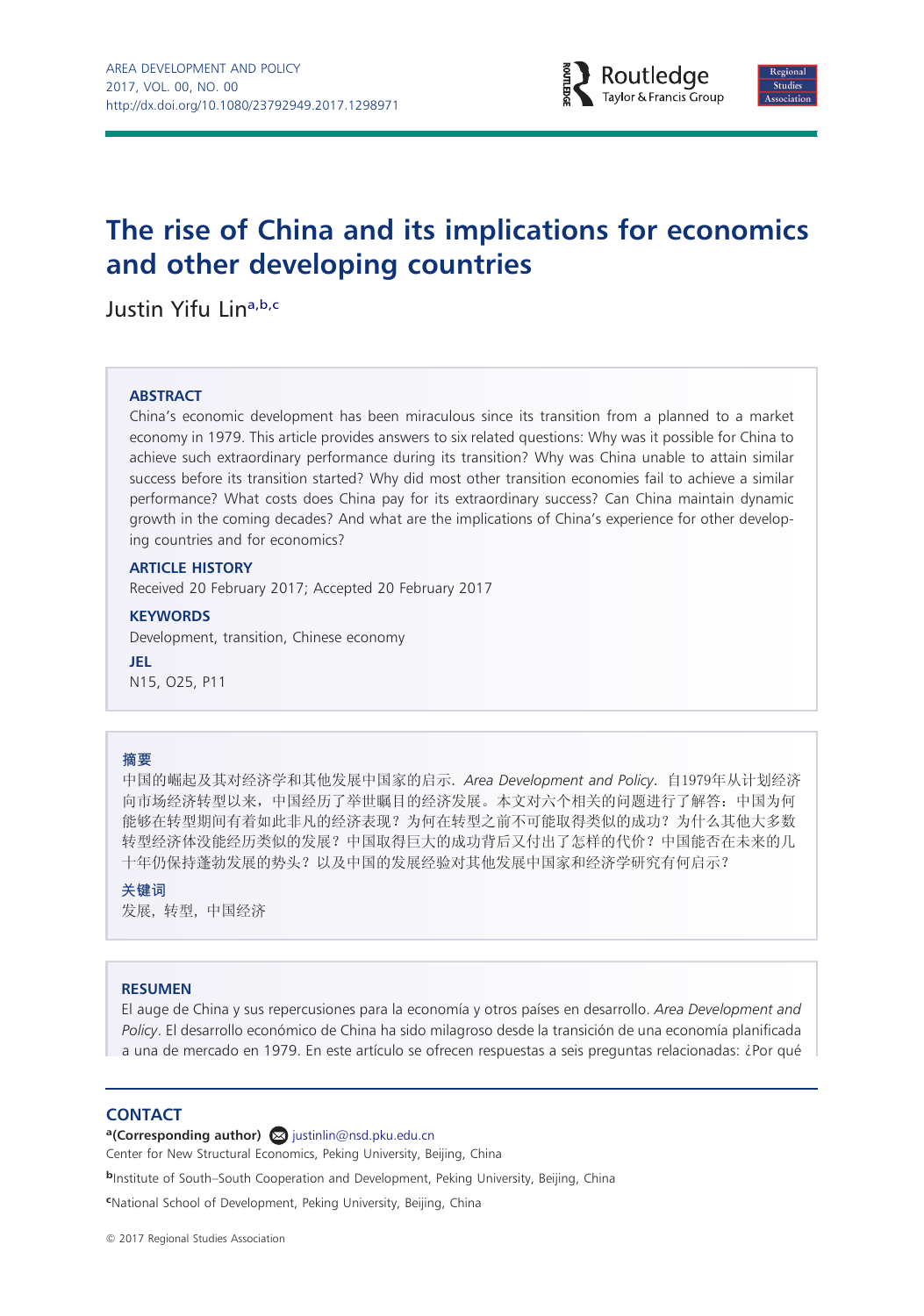China pudo conseguir este rendimiento extraordinario durante su transición? ¿Por qué China fue incapaz de conseguir el mismo éxito antes de empezar su transición? ¿Por qué la mayoría de otras economías en transición no han conseguido un rendimiento similar? ¿Qué coste tiene que pagar China por su éxito extraordinario? ¿Podrá China mantener el crecimiento dinámico en las próximas décadas?¿Cuáles son las repercusiones de la experiencia de China para otros países en desarrollo y para la economía?

#### PALABRAS CLAVE

Desarrollo, transición, economía china

#### АННОТАЦИЯ

Подъем Китая и его уроки для экономической науки и для других развивающихся стран. Area Development and Policy. Темпы экономического развития Китая были невероятными с момента перехода от плановой к рыночной экономике в 1979 году. Эта статья содержит ответы на шесть вопросов: почему Китай смог добиться таких успехов при переходе к рыночной экономике? Почему Китай не смог добиться подобного успеха до начала перехода? Почему большинство других стран с переходной экономикой не смогло достичь подобных результатов? Во что обошлись Китаю его выдающиеся успехи? Сможет ли Китай поддерживать динамичный рост в ближайшие десятилетия? И каковы уроки из опыта Китая для других развивающихся стран и для экономической науки?

#### КЛЮЧЕВЫЕ СЛОВА

Развитие, переходная экономика, экономика Китая

## INTRODUCTION

As is well known, China was one of the poorest countries in the world before its transition from a planned economy to a market economy in 1978. Its per capita gross domestic product (GDP) in that year was just US\$155, which was less than one-third of the average for sub-Saharan African countries. Since 1979, things in China have changed dramatically. The annual GDP growth rate in the last 37 years was 9.7% per year.<sup>[1](#page-10-0)</sup> A continuously high rate of this magnitude and for such a long period of time was something that had never been observed before in human history.

Certainly, like other low-income countries before 1979, China was inward looking. At that time, exports accounted for 4% of China's GDP and imports for 5%. In other words, some 90% of Chinese GDP was not related to the global economy. Since 1979, however, the average annual growth rate of trade has been more than 15%. As a result of this kind of dramatic change, in 2009 China overtook Japan to become the second largest economy in the world. In 2010, China overtook Germany to become the largest exporting country in the world. In 2013, it overtook the United States to become the largest trading country in the world: the total volume of exports and imports as a percentage of GDP was larger in China than in the United States. In 2014, Chinese GDP measured by purchasing power parity (PPP) overtook that of the United States, making China the largest economy in the world. And in 2015, China's per capita GDP was US\$7960. From less than one-third of the average for sub-Saharan African countries, China's per capita GDP was now some five times higher. Moreover, during this period, 700 million people were lifted out of poverty, making a very important contribution to the global fight against poverty. As is well known, after the Second World War many multi- and bilateral development institutions were set up to help developing countries grow and reduce poverty. And yet, by the year 2000, if the number of people lifted out of poverty in China were subtracted from the world total, the number of poor people in the world would have increased rather than decreased.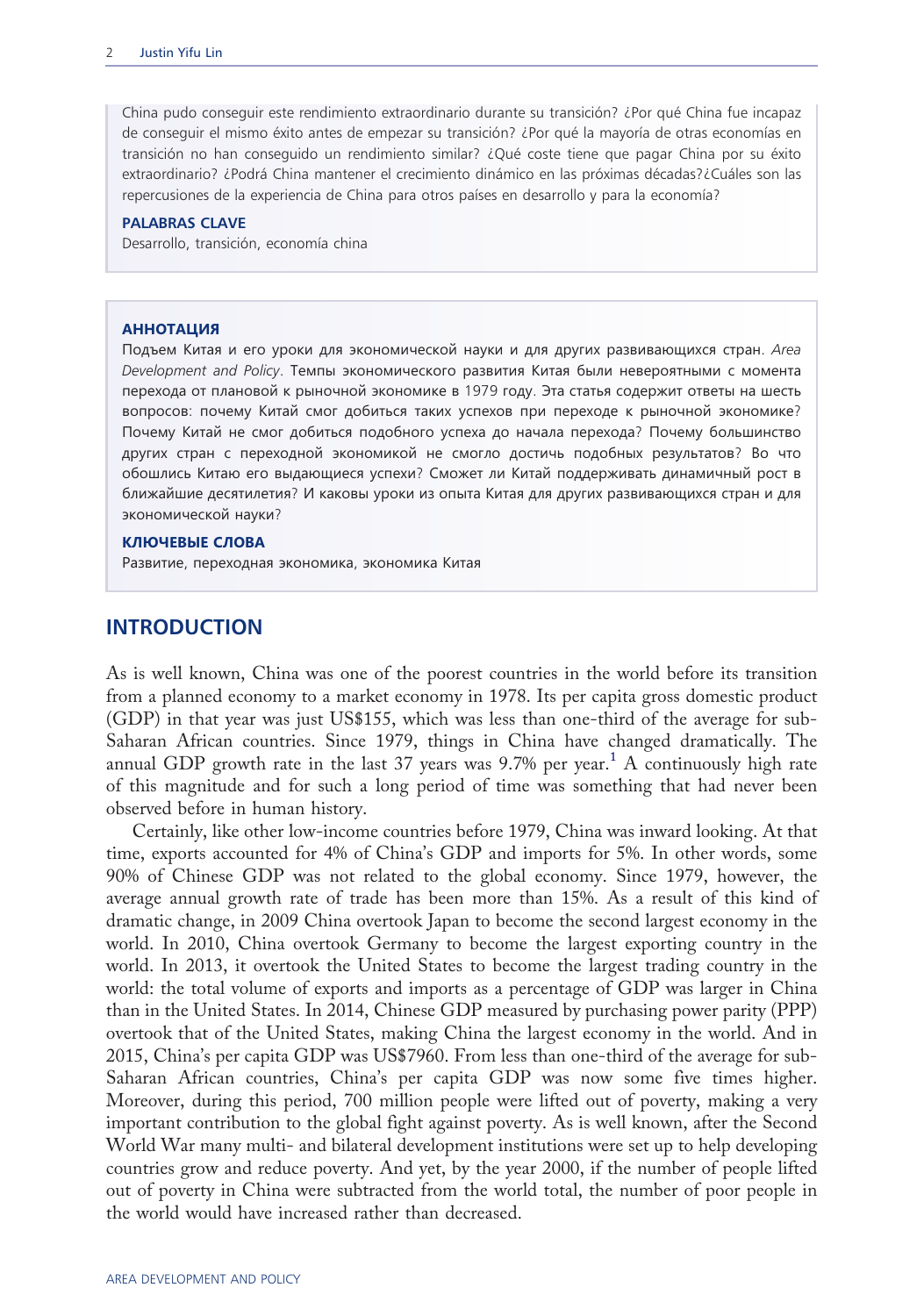<span id="page-3-0"></span>In this article I shall draw on my book *Demystifying the Chinese Economy* (Lin, [2012](#page-10-1)) to provide answers to six related questions: The first is how was a country trapped in poverty for centuries able to grow so rapidly for such a long time? The second is why was it impossible for China to have a similar growth performance before 1979? Certainly people may say it was because of reform and opening-up from 1979. But it is well known that China is not the only country that since 1979 has adopted reform and opening-up. Other socialist countries and almost all developing countries in the 1980s and 1990s also embarked on reform and transition. However, instead of achieving rapid economic growth, most saw their economies collapse, stagnate and suffer frequent crises of all kinds. The third question, therefore, is why were there such dramatic differences in economic performance between China and other countries during the transition period? The fourth question is what was the price that China paid for its success? Certainly, every coin has two sides. China enjoyed dynamic economic growth, but in the process it also suffered many problems. China's economic performance was outstanding, but why are there so many problems in the country? The fifth question is can China continue this kind of dynamic growth in the years ahead? The sixth and concluding question is what are the implications of China's experience for other developing countries and for economics?

## HOW WAS IT POSSIBLE FOR CHINA TO GROW SO RAPIDLY FOR SO LONG?

<span id="page-3-1"></span>When trying to answer this question, I often say that the best thing way is to do is to go back to the work of Adam Smith. But I do not mean that we should come to the conclusions that Smith arrived at his An Inquiry into the Nature and Causes of the Wealth of Nations [\(1776](#page-11-0)) – one should instead revisit the methodologies he used to reach his conclusions, as indicated in the title of his book.

Therefore, to understand how during the past 37 years China was able to grow so rapidly, one needs to understand the nature of rapid economic growth. Certainly, the nature of rapid economic growth means that national per capita GDP increases rapidly. As mentioned, China's per capita GDP increased continuously from US\$155 in 1978 to US\$7960 in 2015. Making this kind of continuous growth in per capita GDP possible certainly involves continuously raising the level of productivity, while the foundation of continuous increases in productivity is without doubt technological innovation in existing industries, on the one hand, and the development of new industries with higher per capita value added to which resources can be reallocated from low value-added sectors, on the other hand. This process of continual technological innovation and industrial upgrading is the foundation for continuous productivity and income growth in any nation. It applies to high-income countries and to developing countries.

There are, however, some important differences between high income and developing countries. In high-income countries, technologies and industries are already on global technological frontiers. To upgrade, therefore, they have to invent new technologies and industries to move these frontiers forward. Invention requires huge capital expenditures and is also very risky. From the end of the 19th century until today, the average annual growth rate of per capita GDP and per capita labour productivity in high-income countries was about 2% per year. But what about developing countries? Certainly they also need technological innovation and industrial upgrading. But at present their technologies and industries are within global technological and industrial frontiers. Developing countries can, therefore, acquire or imitate technologies and industries from high-income countries. Acquisition, imitating and borrowing are the sources of their technological innovations and industrial upgrading.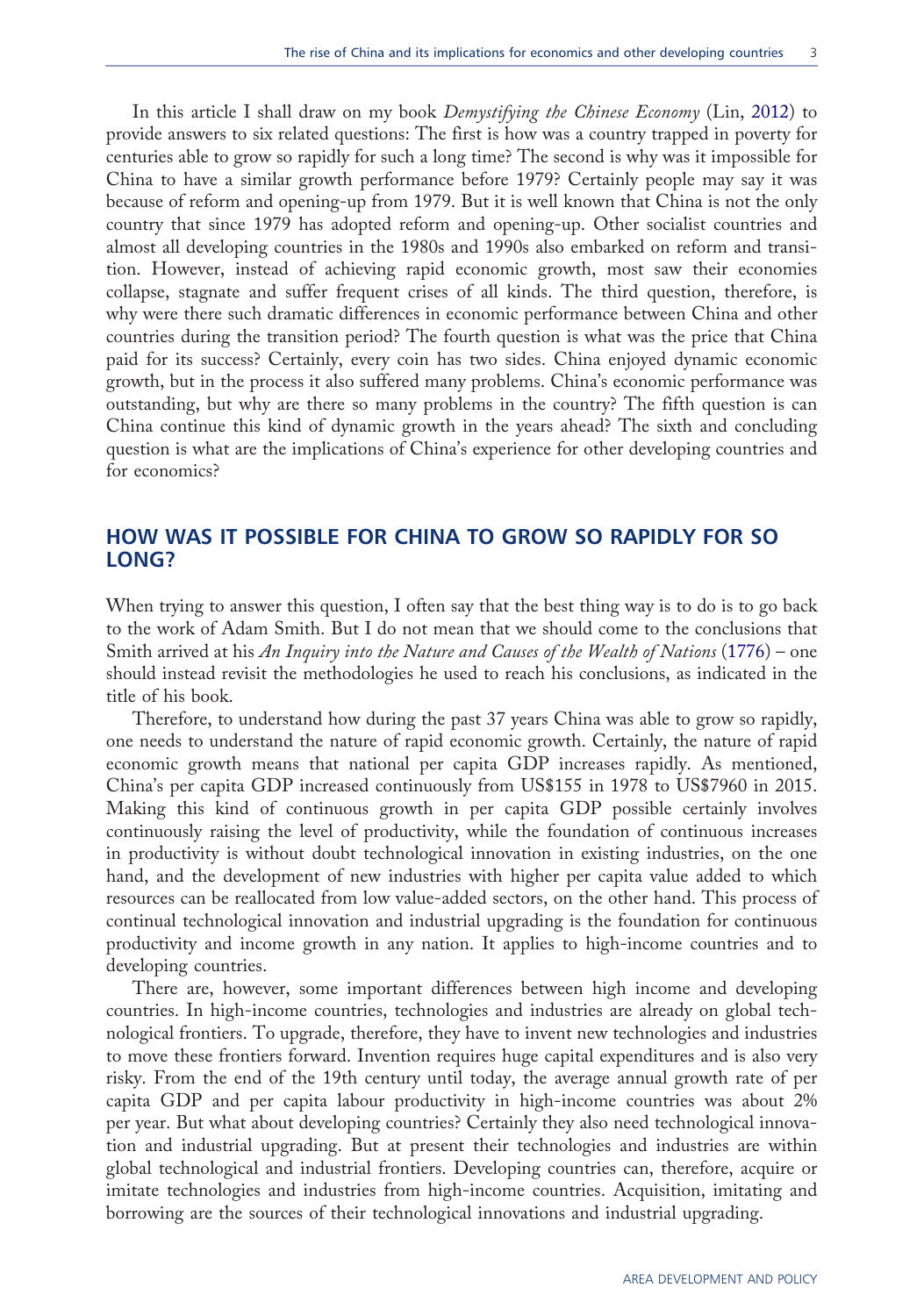In this way, technological innovations and industrial upgrading in developing countries involve lower costs and fewer risks than in high-income countries. This condition is the socalled latecomer advantage or advantage of backwardness. If developing countries are able to tap into that advantage of backwardness, they can achieve higher rates of technological innovation and industrial upgrading without inventing new technologies or new industries. And since they can have a fast rate of growth of technological innovation and industrial upgrading, they can have fast rates of improvement in labour productivity and fast increases in income.

<span id="page-4-0"></span>In the years since the Second World War, 13 economies around the world have found a way to realize their potential to achieve continuous annual GDP growth rates of 7% or more for 25 or more years (World Bank, [2008\)](#page-11-1). In high-income countries, per capita output and population increased, yielding average annual GDP growth rates in the region of 3%. A growth rate of 7% or more was, therefore, more than twice that of high-income countries. If this rate is sustained for 25 or more years, the gap between the country concerned and highincome countries will decline. In 1979 China joined this group of 13 economies. The answer to the first question is, therefore, relatively simple. If one understands the nature of economic growth, it is clear that effectively exploiting the advantage of backwardness made sustained rapid economic growth for a long period of time possible.

## WHY DID CHINA NOT BENEFIT FROM THE ADVANTAGE OF BACKWARDNESS BEFORE 1979?

But if this answer to the first question is correct, why did China not benefit from that advantage before 1979? The answer is that China voluntarily forewent the attempt to exploit the advantage of backwardness. When the People's Republic of China was established in 1949, the goal of the leaders of the newly liberated country was announced by Chairman Mao Ze Dong on 1 October as 'the Chinese people stand up'. What did 'the Chinese people stand up' mean?

Certainly one aim was to have a high income as in high-income countries. Another aim was strong national defence, as existed in high-income countries. Achieving as high an income as in high-income countries requires comparable levels of labour productivity. Comparable labour productivity requires the same types of technology and the same types of industries. Creating a system of national defence as strong as that of high-income countries requires national defence industries capable of producing equally sophisticated military equipment. As a result in 1952 at the time of the Korean War China embarked on a national development programme. China wanted to build up the most modern industries to increase per capita GDP and strengthen national defence. The problem was that at that time these advanced industries were all in the hands of advanced countries and were in particular protected by patents. China could not acquire these technologies without incurring costs. More importantly, these industries were defence related. The secrets of these industries were ones high-income countries were not prepared to release.

Faced with these challenges, China had to 'reinvent the wheel' and to do the research in order to acquire these technologies. China, therefore, chose voluntarily to forego the potential of the advantage of backwardness. Not only so. The industries concerned were very capital intensive. But China at that time was a poor agrarian economy. Capital was very limited in China. The industries concerned were not, therefore, the ones in which China had a comparative advantage. These industries were moreover costly and not profitable. China could only develop them if the government protected and subsidized them. These subsidies distorted the prices of capital and resources, while protection gave the firms concerned a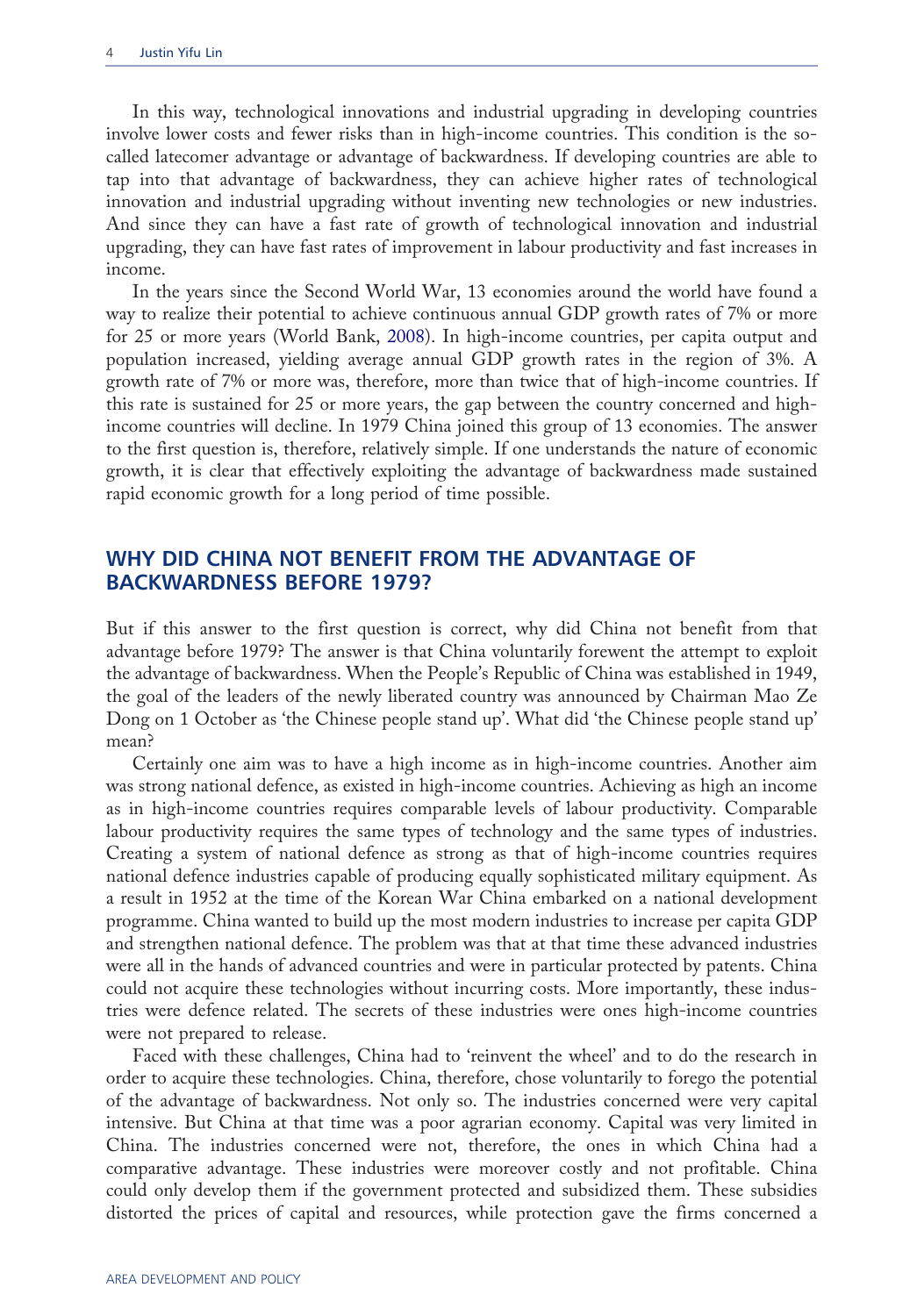market monopoly and enabled them to set monopoly prices covering their high costs of production.

These distortions allowed China to build up modern advanced industries quickly. By the 1960s, it was able to test nuclear bombs. And by the 1970s, China was able to launch satellites. These outcomes were significant achievements. However, the distortions were also associated with costs in the shape of a misallocation of resources. By the 1970s, although China had established most of the modern industries of the day, their efficiency was very low. It was this misallocation of resources that explains why by 1978, after 30 years of post-revolution economic construction, China was still a poor country. But this story is not confined to China. After the Second World War, all socialist countries followed similar strategies. They tried to build up large-scale modern industries. Adopting the so-called Stalinist model, other developing countries in Africa, Latin America and South Asia also followed similar strategies because they all wanted quickly to become high-income countries. All, therefore, immediately developed similar modern large-scale industries, encountering similar difficulties to China. As a result, after the Second World War, while high-income countries grew at some 3% per year, the average annual per capita GDP growth rate of most developing counties was less than 3%, and so the gaps between high-income and developing countries increased rather than decreased (Maddison, [2001\)](#page-10-2).

## <span id="page-5-0"></span>WHY WERE THERE SUCH DRAMATIC DIFFERENCES IN ECONOMIC PERFORMANCE DURING THE TRANSITION PERIOD?

In the years in which China embarked on the transition from a planned to a market economy, many other countries embarked on transitions under the guidance of the World Bank and International Monetary Fund (IMF). China, however, enjoyed stability and continuous economic growth, while other countries suffered from economic collapse, stagnation and frequent crises. The reasons why are twofold and relate to differences in their transition strategies.

First, other socialist countries and many developing countries followed the so-called Washington Consensus strategy. This strategy derived from the argument that socialist countries and other developing countries had not done well because excessive government intervention caused misallocations of resources. This argument led to the recommendation that to improve their economic performance these socialist and developing countries should immediately remove all distortions, end government intervention and allow markets to function. However, the purpose of all these distortions was to protect large-scale industry. If these distortions were removed rapidly, these large-scale industries would be made bankrupt, and a large number of workers concentrated in cities would lose their jobs, undermining social and political stability. Without social and political stability, economic development is impossible. As a result, after Washington Consensus shock-therapy reform (privatization, marketization and liberalization) many countries reintroduced subsidies and protection through the back door to preserve these large-scale industries for the purpose of providing jobs.

A second reason was that as many of these large-scale industries were defence related, in many socialist countries, even after privatization, governments continued to subsidize them to allow them to stay in operation.

As a result, whether it was for reasons of social stability or national defence, after privatization, liberalization and marketization, new types of subsidies and distortions were introduced. These distortions were yet more inappropriate and even more inefficient than the explicit subsidies and protections that had been swept away.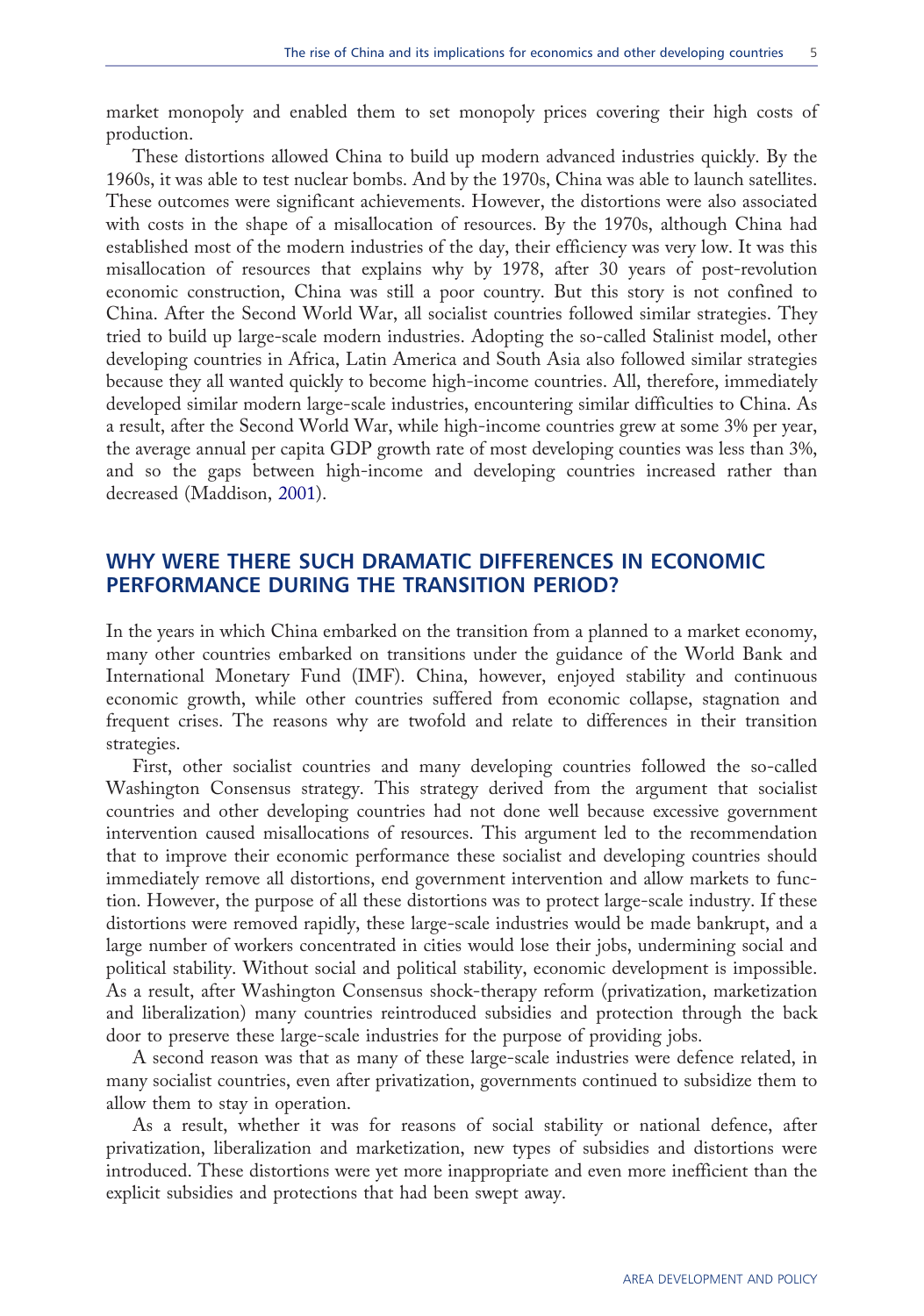There is convincing evidence supporting this argument. For example, in Russia today there are eight oligopolies in military-related heavy industry sectors. After privatization, due to all kinds of crises, these oligopolistic groups received more subsidies and protection than they had received in the former Soviet Union. Similar situations prevail in other East European, Latin American and African countries. The reason why is not so hard to understand.

Before privatization, the government employed managers and employees. If there were difficulties, these people would certainly say to the government that, without protection and subsidies, they would not survive. If the government were to provide assistance, the managers could at most increase their on-the-job consumption. Putting money into their own pockets, however, would amount to corruption and be punishable. After privatization, owners also asked for subsidies. In this case subsidies could simply be turned into their own wealth, and there is an incentive for asking for yet higher subsidies and assistance. As a result reform led first to a certain degree of chaos followed by stagnation and frequent crises.

China also wanted to embark on a transition from this type of distorted economy but managed to maintain stability and dynamic economic growth. The main reason why it managed to do so is that China adopted a pragmatic approach: understanding that existing sectors could not survive without protection and subsidies, and the government continued to provide them for as long as absolutely required. However, the Chinese government also liberalized entry into new sectors. Most of these sectors were labour-intensive and smallscale traditional sectors. In the past these sectors had been repressed. After 1979, Chinese and foreign firms were allowed to enter these industries. Indeed, the Chinese government not only liberalized but also actively facilitated and supported entry into those industries that were consistent with China's comparative advantage at that time as a labour-abundant country.

To be competitive, China also needed to provide adequate infrastructure and a good business environment. In 1979 and the 1980s, infrastructure in China was extremely poor. Although it was desirable to improve national infrastructure as a whole, the Chinese government lacked financial resources, and so it decided to set up special economic zones (SEZs), industrial parks and export zones, improving infrastructure in a limited number of areas. China's business environment was also very poor because China chose to retain market distortions in order to protect existing industries. In SEZs and other economic zones, however, all these distortions were removed. In addition, a wide range of services, for example, one-stop business services, were provided in SEZs or industrial parks. As a result, new industries consistent with China's comparative advantage at that time could utilize the infrastructure, business environment and services in these zones and make themselves very competitive not only on domestic but also on international markets.

It was for these reasons that Chinese exports rose rapidly in the last 30 or more years. As these industries had a comparative advantage, they were profitable and accumulated capital. Gradually, China changed from a capital-scarce to a relatively capital-abundant economy. As it did, Chinese industry gradually upgraded from labour- to capital- and technology-intensive industries. And as it upgraded, China could benefit from the advantage of backwardness, maintaining stability and dynamic economic growth.

## WHAT PRICE DID CHINA PAY FOR ITS SUCCESS?

Although its economic progress was extremely good, China, however, also paid a very high price for its success. In addition to environmental degradation and food safety issues, which are the results of rapid industrialization and lack of appropriate regulations, the main prices China paid in the last 37 years were corruption and increased income disparities, which themselves were related to China's pragmatic transition strategy.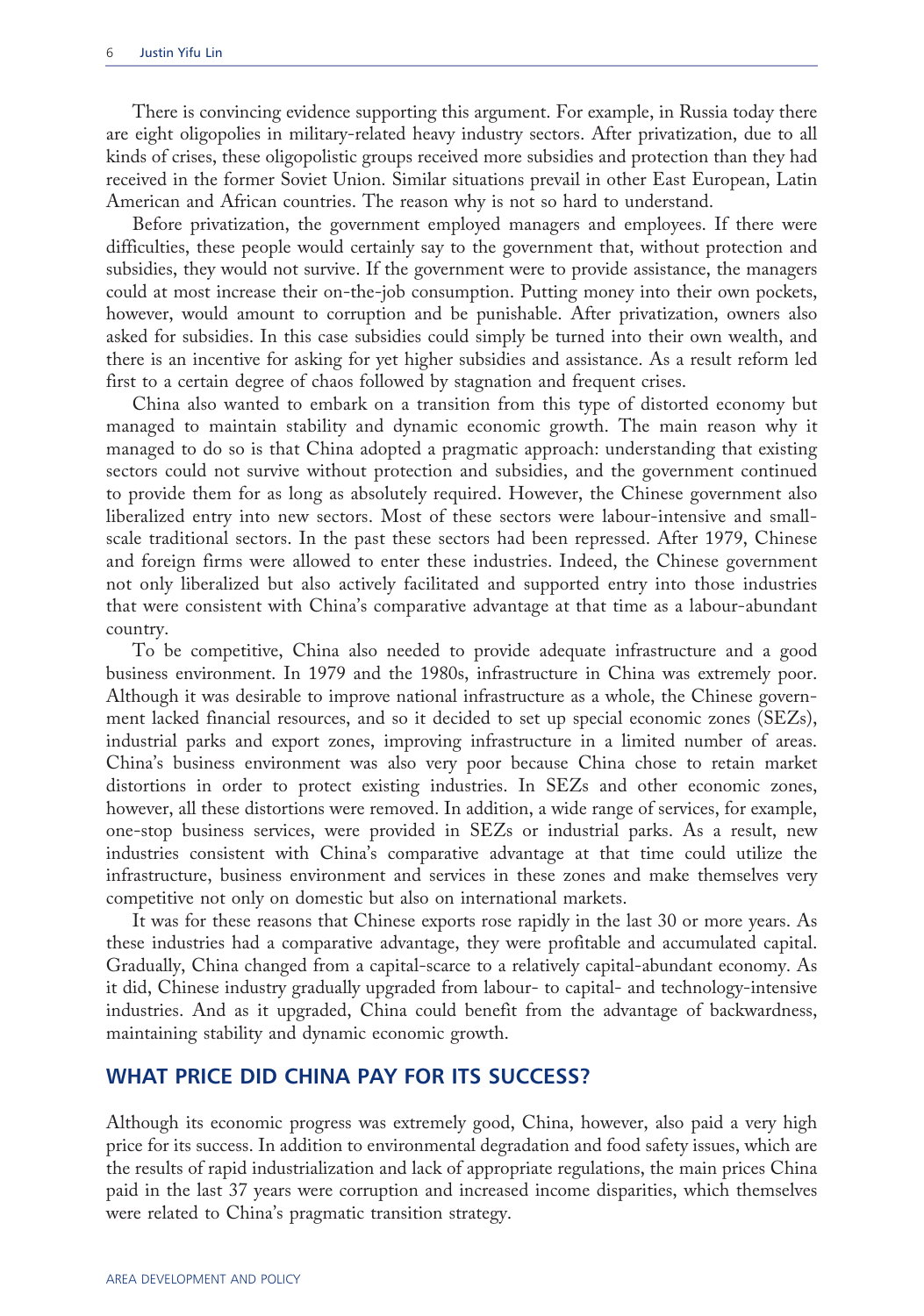As already mentioned, the Chinese government wanted to give transitory protection and subsidies to already-existing advanced sectors so as to maintain stability. These industries were capital intensive. One of the most important costs was the cost of capital. Before the start of transition in 1979, these industries did not pay any of the costs of fixed or working capital (including the wage fund) as these costs were covered by a government-provided fiscal appropriation. After 1979, however, the source of capital gradually changed from fiscal appropriations to bank loans. The Chinese government set up four large state banks and a stock market to meet the capital needs of large enterprises. To survive, however, these industries required low interest rates. As a result, interest rates and capital costs were artificially repressed.

In 1979 and the 1980s, all firms in China were state owned. Gradually, however, success in new sectors saw some domestic firms grow and become large firms. These firms could all borrow from the large state banks or could be listed on a stock market. As interest rates and capital costs were artificially repressed, whoever could borrow from the banking sector or from the emerging stock markets was therefore subsidized. These subsidies were paid for by households, farms and small, medium-sized industrial and service firms who put their money into the banking sectors or into the stock market and who were poorer than the owners of the enterprises they financed. The subsidization of the operation of rich people's firms by poorer people was one reason for increasing income disparities. Moreover, the acquisition of capital at depressed interest rates generates economic rents (excess profits) for the recipients leading to bribery and corruption of the gatekeepers who control access to these sources of finance. This state of affairs, therefore, contributed to corruption.

At the same time in banking and in some large-scale service industries state-owned monopolies secured monopoly rents. Private enterprises in new sectors also seek monopoly rents. In the natural resource sectors, before 1979, in accordance with the provisions of the constitution, all natural resources were 'owned by the state, that is, by the whole people'. Before 1979 natural resources were managed free of charge by large-scale state-owned enterprises (SOEs) and were provided to those enterprises at very low prices. After 1979 the government allowed private firms to enter the mining sectors, and liberalized controls over prices, while maintaining low concession fees. Acquisition of a concession promised overnight enrichment. The monopoly rents in service sectors, such as telecommunication and finance, were also sources of inequality and corruption, and resulted from the pragmatic approach to transition. Unless these distortions are removed, corruption will be difficult to eradicate, no matter how hard the government tries.

The main reason of maintaining temporary transitional distortions was the need to protect large-scale SOEs because they were capital-intensive and were inconsistent with China's comparative advantage. In the 1980s and 1990s China was a poor country. Only in 2002 did it become a middle-income country. At that time certainly protection and subsides were a precondition for the survival of these industries. After 37 years of rapid economic growth, however, the availability of capital in China has increased significantly, and many of the industries and SOEs that were protected in the past are now consistent rather than inconsistent with China's comparative advantages. As a result, their products are competitive with those of global companies on international markets. Today subsidies and protection have changed in nature from subsidies and protection to their recipients into transformative wealth. As a result, I think it is time for China to complete the transition and remove all these distortions. Indeed, their removal was precisely a part of the reform agenda announced by the Chinese government in the third plenary session of the 18th party congress. Hopefully, the implementation of a reform agenda of this kind and the removal of these distortions will eliminate some of the causes of income inequality and corruption.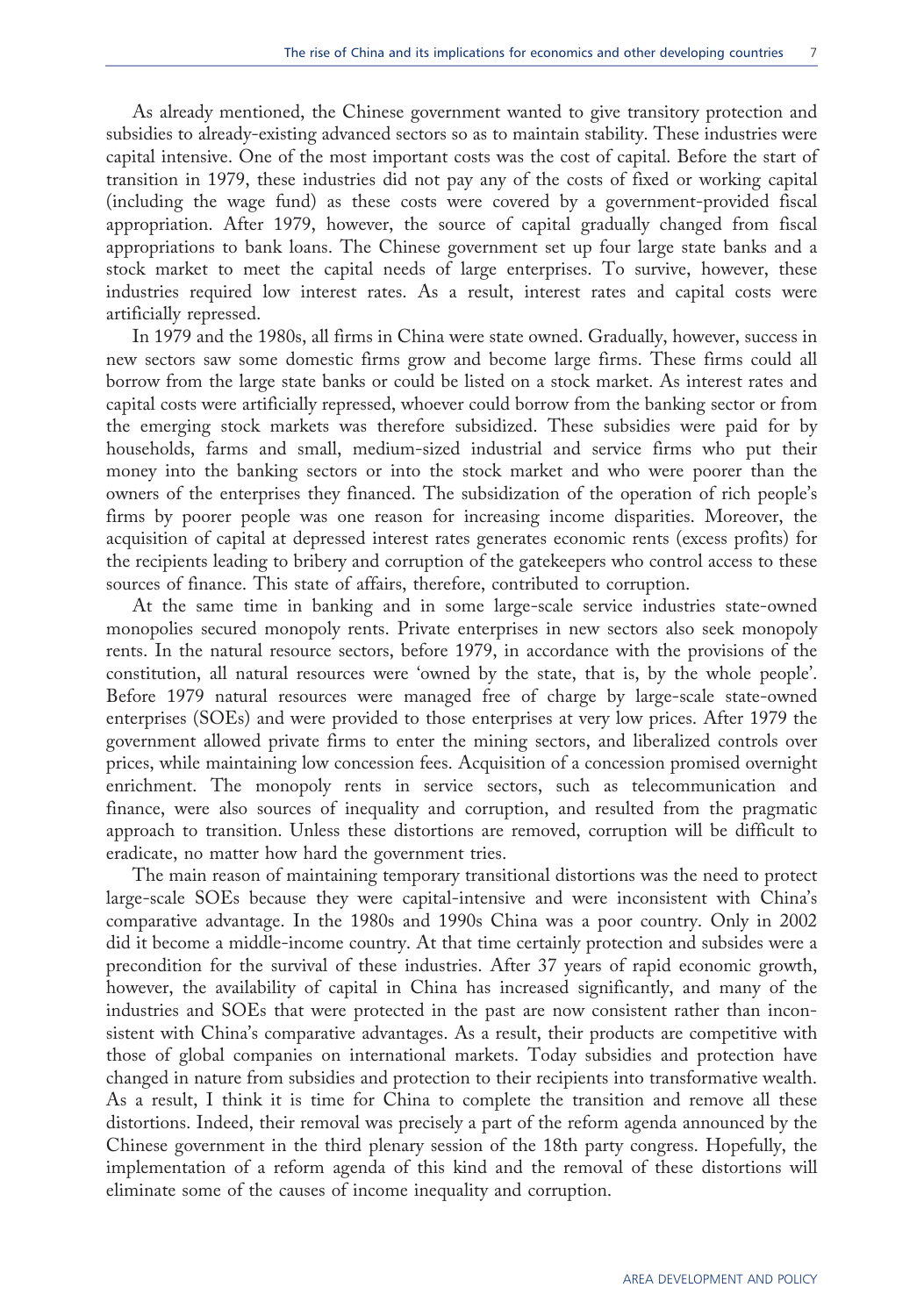## CAN CHINA CONTINUE THIS KIND OF DYNAMIC GROWTH IN THE YEARS AHEAD?

The question that arises is: if China completes this transition and removes all remaining distortions, for how long can it maintain dynamic economic growth? This question is hotly debated in China and closely followed globally. The reason why is that from 2010 China's annual growth rate dropped an average annual growth rate of 9.7% in the period of 1979 to 2015 to 6.7% in the first half of 2016 and that there is still strong downward pressure.

To answer the question as to whether, after more than 30 years of growth, China can maintain dynamic economic growth in the coming years, one needs to answer two other questions. How large is China's growth potential? and What were the reasons for the deceleration of China's growth since 2010?

China's potential for rapid economic growth depends on the size of the advantage of backwardness that China still enjoys. To measure the size of the remaining advantage of backwardness, one should compare China's per capita GDP with the per capita GDP of highincome countries such as the United States because per capita GDP is a proxy for a country's average labour productivity, and average labour productivity is a measure of the degree of advancement of technology and valued-added of industries.

In [2](#page-10-3)008, according to the last data published by Maddison, $<sup>2</sup>$  per capita GDP in China</sup> measured at PPP was 21% of the comparable figure for the United States in the same year. This proportion was similar to that for Japan in 1951, Singapore in 1967, Taiwan in 1975 and South Korea in 1977. All stood at 21% of the US figure in the corresponding years.

In the 20 years from 1951 to 1971, Japan grew at an average annual rate of 9.2%. From 1967 to 1987, Singapore grew at 6.6%. From 1975 to 1995, Taiwan grew at 8.3%. From 1977 to 1997, South Korea grew at 7.6%. These four East Asian economies were among the 13 economies referred to above as having tapped into the growth potential deriving from the advantage of backwardness and as having enjoyed high growth rates of 7% or more continuously for 25 or more years.

Just as these economies were able to utilize the technology gap and exploit the advantage of backwardness to grow for 20 years at between 7.6% and 9.2% per year, so too potentially can China grow for another 20 years at 8% per year. From 2008 to present, eight years have passed. Another 12 years of potential growth at 8% per year remain. In that case, why has the growth rate continued to decline since 2010, and why does one still not see the bottom? The potential growth rate reflects the possibilities for technological innovation and industrial upgrading. It is a supply-side issue. The realization of this potential growth rate also depends, however, on demand-side conditions.

From a demand-side point of view, growth has three components: exports, investment and consumption. High-income countries have not yet recovered from the global financial crisis of 2008: in these countries per capita GDP is stagnant, there is a large debt overhang that they need to reduce, and consumption has increased very slowly. The stagnation of the United States, Western European countries and Japan has depressed international trade with a major impact on Chinese exports as China is a major global supplier of consumption goods. From 1979 to 2015, China's annual average export growth was about 16%. In 2015, it was –2.8%. This downturn was one of the reasons for a deceleration in Chinese growth. This factor affects not only China but also many export-oriented countries.

The second reason was that in 2008 most countries adopted countercyclical fiscal expansion to support investment and growth. After eight years, these projects were completed. The global economy has not fully recovered, and incentives for private sector investment remain low. Without a new round of stimulus programmes, investment growth rates will drop,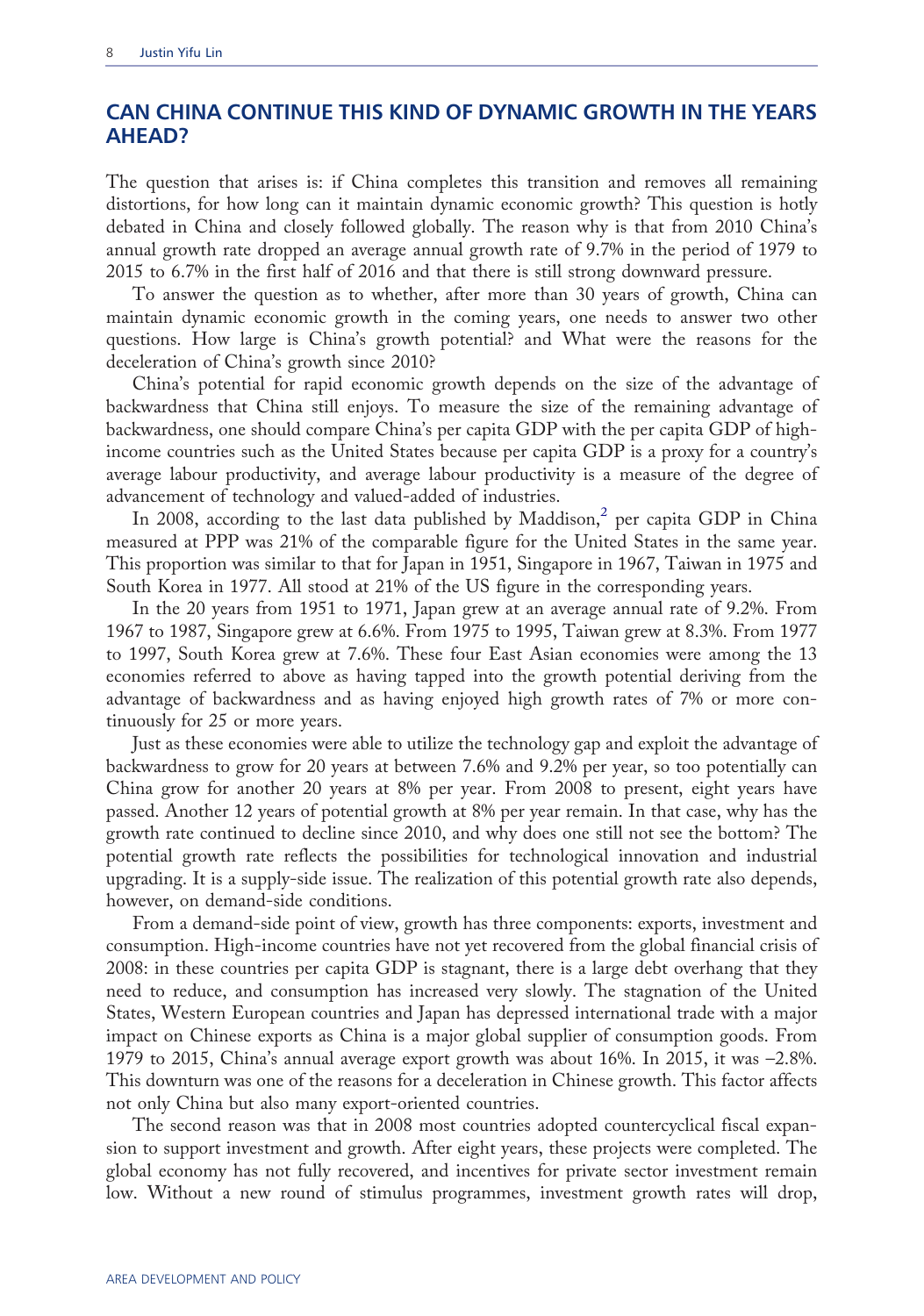affecting all countries: growth has decelerated not only just in China but also, and often more sharply, in other BRICs countries (Brazil, Russia, India), other high-performance exportoriented economies and in high-income countries themselves.

Fortunately, China maintains a high employment rate. Household income has continued to grow rapidly at about 8% per year, with consumption growing at a similar rate. The growth of consumption is the reason why the country has managed to maintain a growth rate of around 7% per year. China, along with other developing countries, needs to complete a transition to address domestic structural problems. Deceleration was, however, mainly due to external and cyclical factors.

Looking forward, high-income countries are very likely to be trapped in a situation similar to that of Japan after 1991 due to the lack of structural reforms. These economies are likely to grow at less than 3% per year. External demand is likely to remain sluggish.

Growth in China will depend on domestic demand where, fortunately, China still has a lot of room for improvement: although there is excess capacity in many sectors, as a middleincome country China has very considerable possibilities for investment in industrial upgrading, urban and inter-urban infrastructure, and environmental protection. Not only has it plenty of good opportunities for investment, but also its fiscal position is still very sound. In 2015, national, provincial and local government debt was less than 60% of GDP, amongst the lowest in the world. China still has US\$3.3 trillion of foreign exchange reserves. With good investment opportunities and abundant funding, China will maintain a reasonable rate of investment growth, create jobs, and increase household income and consumption. In these conditions, there is no reason why China cannot reach its annual growth target of 6.5% or more in the coming five years. If China does reach this target, it is very likely that, by as early as 2020 or as late as 2022, Chinese per capita GDP will reach US\$12,700, making China a high-income country by the standards of that time (Lin, Wan, & Morgan, [2016](#page-10-4)).

## <span id="page-9-0"></span>CONCLUSIONS: WHAT ARE THE IMPLICATIONS OF CHINA'S EXPERIENCE FOR OTHER DEVELOPING COUNTRIES AND FOR ECONOMICS?

What finally are the implications for other developing countries? The analysis in this article suggests, first, that every developing country has the potential to grow dynamically and continuously for 30 or more years and to move from a low-income to a middle-income and even to high-income economy if they develop their economies according to their comparative advantage. Countries can turn their comparative advantages into national competitive advantages. Competitive industries can accumulate capital and engage in processes of industrial upgrading that tap into the potential advantage of backwardness, enabling them to grow much faster than high-income countries, maintaining growth rates of 7% or more for several decades as in the case of China in the last 37 years. Although the potential is there for every country to grow, they need to have a right development strategy in order to tap into the potential.

Second, every country has a lot of distortions. These distortions involve costs, and removing these distortions is desirable. Distortions exist, however, for certain reasons, and are, in economic terms, largely endogenous. Unless the causes of a distortion are dealt with, the attempt to remove it can do a lot of harm. If there is a distortion and the economy is accordingly in a 'second-best' situation, the removal of the distortion without the removal of the cause will very often make the situation even worse. A country embarking on reform should therefore be pragmatic, employing transitory and transitional protection as China did in the last 30 years.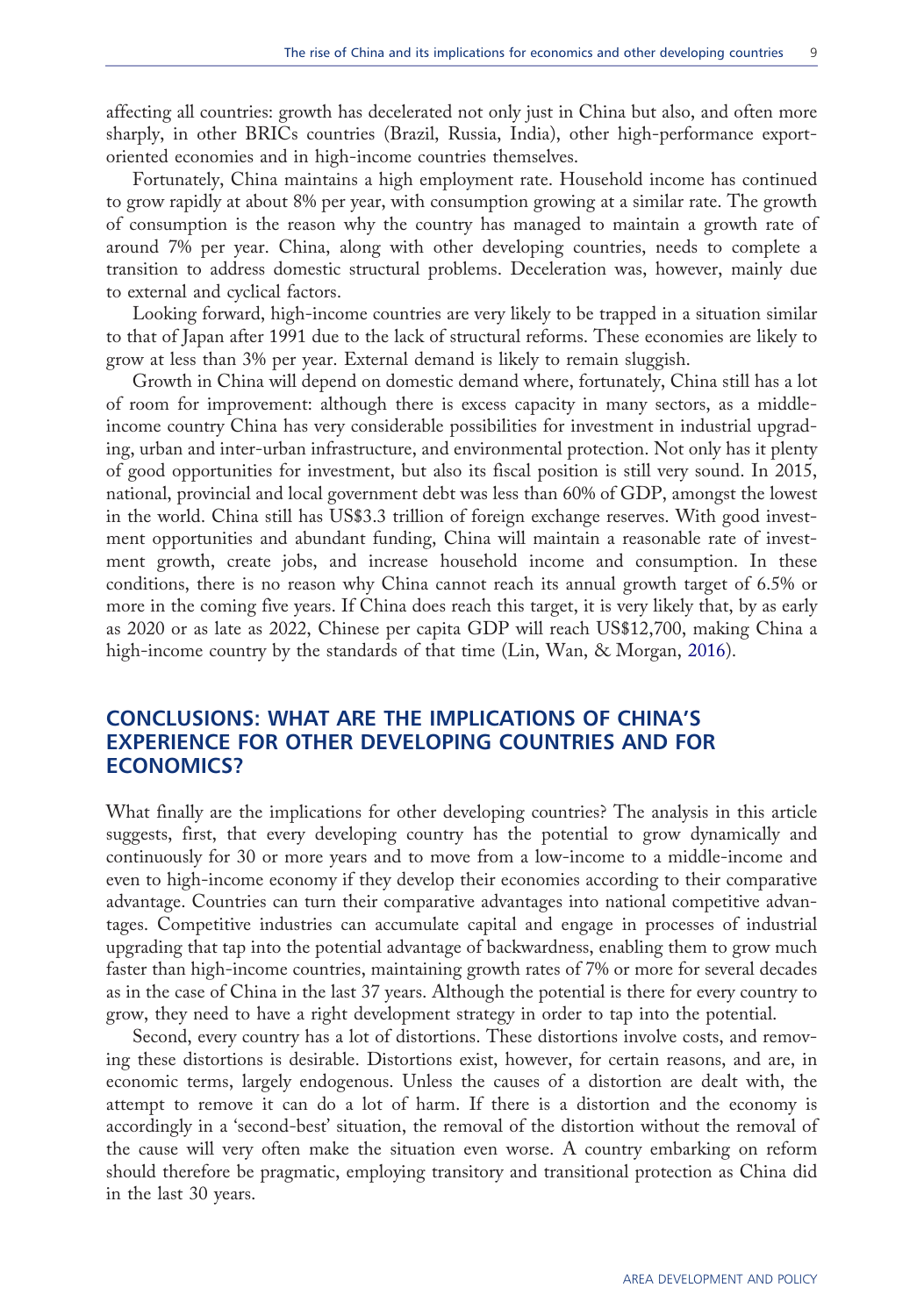A careful liberalization of entry into new sectors consistent with a country's comparative advantages and government facilitation of growth in those sectors can permit it to grow dynamically and preserve stability while preparing the ground for the removal of the distortions. A pragmatic approach to step-by-step development according to a country's evolving comparative advantage is of great value for developing countries.

At the same time pragmatism is required in the transition itself. The final goal is the establishment of a well-functioning market economy, but it should be a process managed by the government paying attention to the needs of all sectors and providing business opportunities for them. In this way, the World Bank's dream of a world free of poverty may be possible.

As for economics, the implication is that in the past most theories were developed in highincome country environments. These theories were used to help other countries become highincome countries. The intention was good, but the results were often not very good, as the underlying theories were all generalizations from phenomena in high-income countries. The applicability of economic theory depends on the similarity of preconditions. The preconditions in developing countries are, however, different from the preconditions in high-income countries. Policies based on theories generated from the experiences in high-income countries do not, therefore, achieve the intended results in developing countries.

The analysis in this paper shows that these types of approach will not prove rewarding and that it is very important to examine the reality of the situation in developing countries and to develop new ideas and theoretical understandings from their experiences. These ideas and theories will be more applicable to developing countries.

## ACKNOWLEDGEMENTS

This article is an edited version of a speech given at the International Geographical Union Congress in Beijing, China, 22 August 2016.

## DISCLOSURE STATEMENT

No potential conflict of interest was reported by the author.

## **NOTE**

<span id="page-10-3"></span><span id="page-10-0"></span>1. Unless indicated otherwise, the statistics on the Chinese economy reported in the paper are from the China Statistical Abstract 2016, China Compendium of Statistics 1949–2008 and various editions of the *China Statistical Yearbook*, published by China Statistics Press. 2. For the Maddison Project, see [http://www.ggdc.net/maddison/maddison-project/home.](http://www.ggdc.net/maddison/maddison-project/home.htm) [htm](http://www.ggdc.net/maddison/maddison-project/home.htm) (2013 version).

## **REFERENCES**

<span id="page-10-1"></span>Lin, J. Y. [\(2012](#page-3-0)). Demystifying the Chinese economy. Cambridge: Cambridge University Press.

- <span id="page-10-4"></span>Lin, J. Y., Wan, G., & Morgan, P. [\(2016](#page-9-0)). Prospects for a re-acceleration of economic growth in the PRC. Journal of Comparative Economics, 44(4), 842–853. doi:[10.1016/j.jce.2016.08.006](http://dx.doi.org/10.1016/j.jce.2016.08.006)
- <span id="page-10-2"></span>Maddison, A. [\(2001](#page-5-0)). The world economy: A millennial perspective. Paris: Organisation for Economic Cooperation and Development (OECD) Development Centre.

National Statistical Bureau. (2009). China Compendium of Statistics 1949–2008, China Statistical Press.